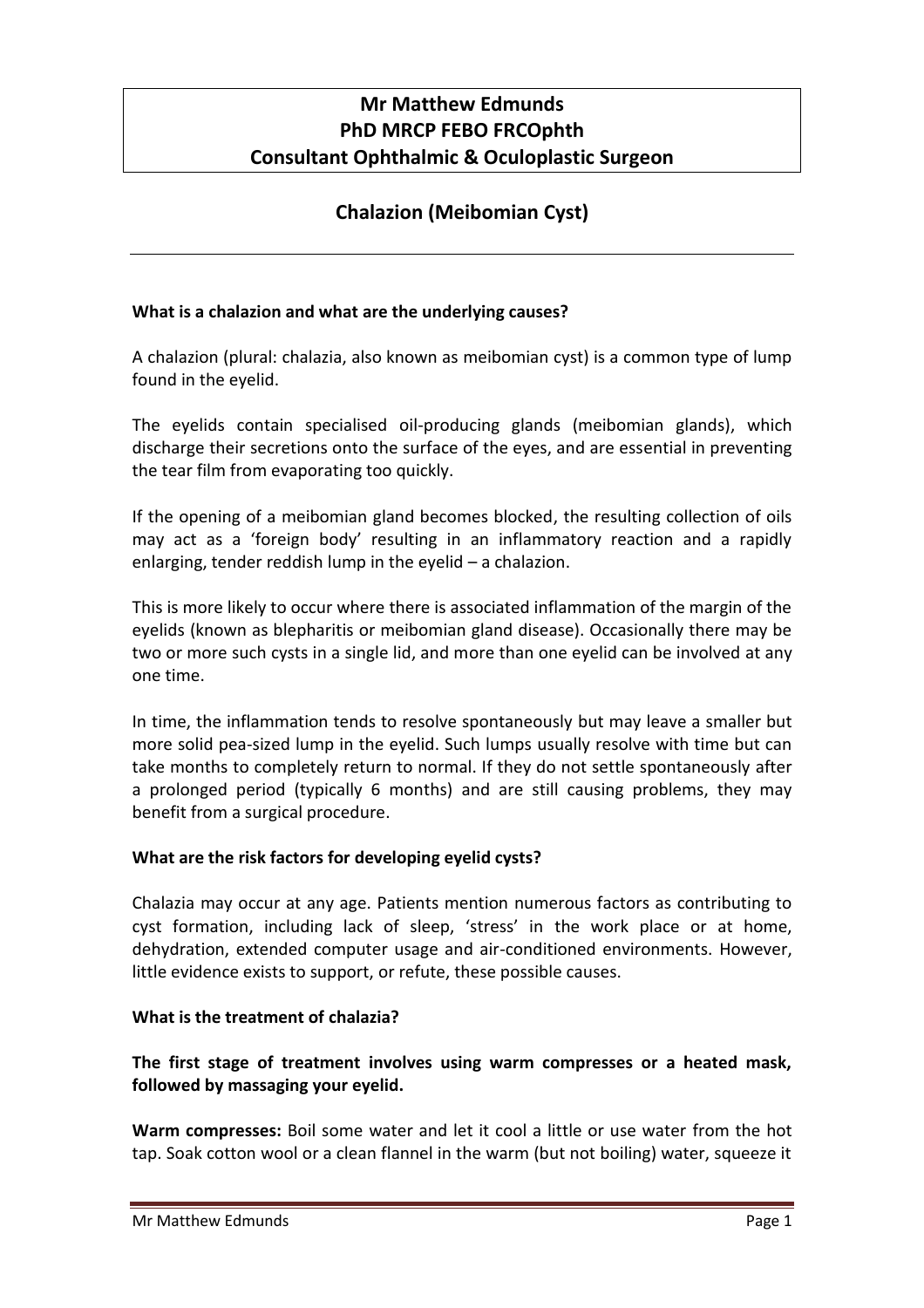out and gently press onto your closed eyelids for 2-3 minutes at a time, 3-4 times a day.

**Eyelid masks/'Eyebag':** Heated (e.g. microwaveable) eyelid masks may be highly beneficial. These tend to be reusable and can be purchased from optometrists, pharmacies or can be bought online. Typically, these retain their heat better than a hot flannel or cloth, so can be used for 5-10 minutes at a time 3-4 times a day.

**Massage:** For the upper lid, start at the skin crease (natural line along the upper eyelid) and gently massage downwards and toward the eyelashes. The lower lid is massaged upwards toward the lashes. This may release the contents of the cyst, which means that further treatment is not necessary.

### **How long should I wait before seeking further help?**

Approximately half of all chalazia settle with conservative measures within about 6 weeks. However, sometimes a small residual collection of oils persist once the inflammatory features have resolved. These cysts may require surgery to allow the lid and glandular function to return to normal.

Sometimes the skin around the chalazion can become extremely red, inflamed and possibly infected. In these cases you should consider attending your GP practice for a possible course of oral antibiotics. Your GP or optometrist may consider that you need to be referred urgently to an emergency eye clinic for review.

### **Is it possible to surgically remove a chalazion?**

If the chalazion does not respond fully to the first stage of the treatment it is possible to proceed with a minor surgical procedure ('incision and curettage') with the aim of draining the cyst, helping it to resolve.

### **What happens in the eyelid clinic?**

You will be seen by a nurse, who will check your vision. Mr Edmunds will then see and examine you. Depending on the findings, he will discuss the best treatment strategy for you and possibly discuss the risks and benefits of a minor surgical procedure. If you wish to proceed you will be asked to sign a consent form to confirm that you are aware of the risks and benefits and agree to go ahead with the operation.

### **What is an 'incision and curettage' procedure?**

In this procedure, the contents of the cyst are released. The aim is that this will lead to resolution of the inflammation, and re-establishment of normal glandular function in the lids.

Once you are lying comfortably on the operating table a small amount of local anaesthetic is injected under the skin of the eyelid. This will sting at first, but the lid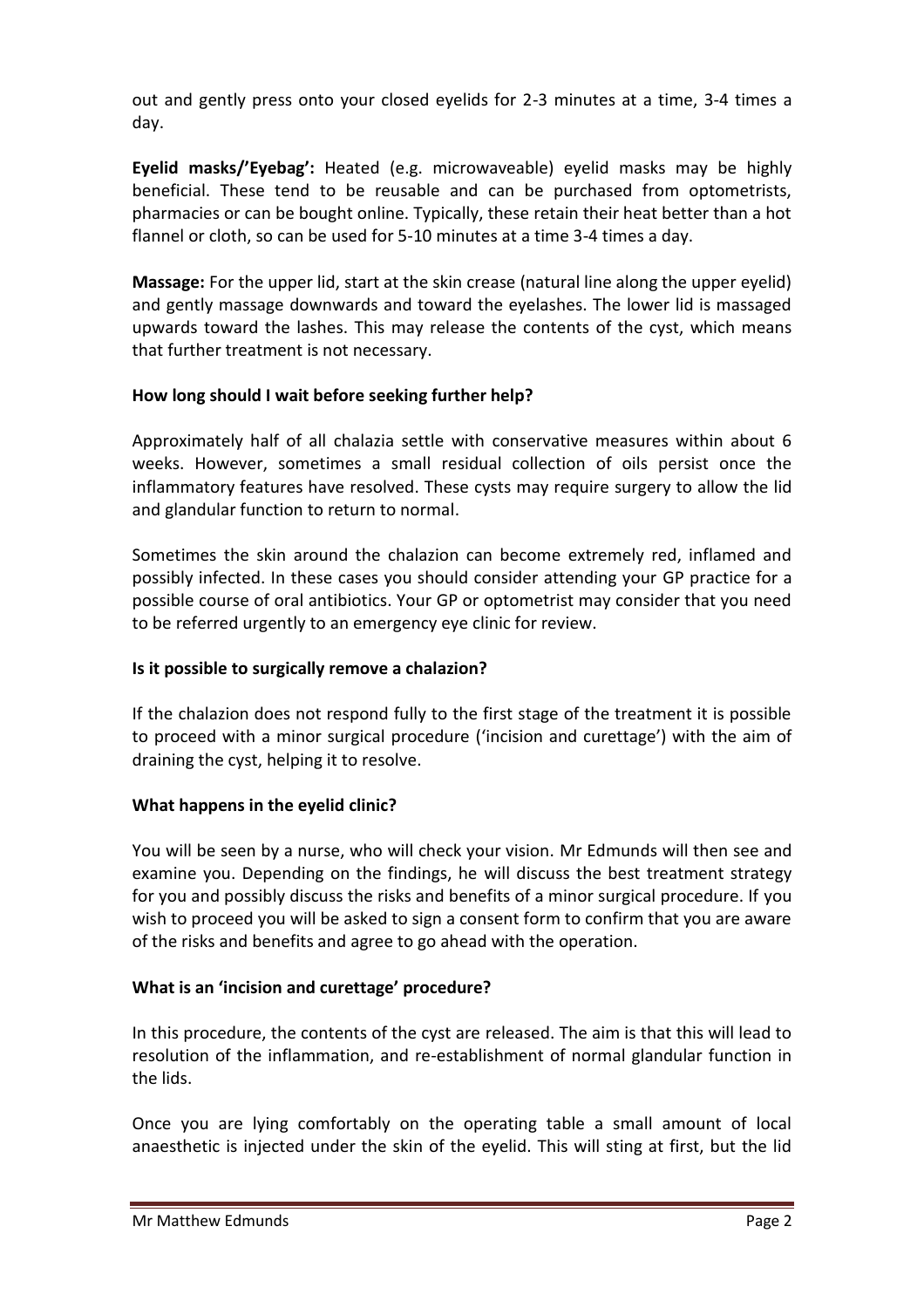will soon become numb. Although you will still be able to feel touch and pressure, you should not feel any pain.

A small incision will be made on the inside/underside surface of the lid (this avoids a skin incision and a visible scar) and the contents of the cyst are released. Ointment may be applied and a pad may be placed over the eye. If this is the case, Mr Edmunds will let you know when this should be removed.

Typically you will be discharged from the clinic following the procedure, with no need to return for routine review. Sometimes it is necessary to take a biopsy of the cyst. If this is done you will be contacted with the results or you will be sent a clinic appointment if required.

### **What should I do after the procedure?**

You will be able to go home on the same day. You should not drive to the procedure and should have someone available to take you home.

When the anaesthetic wears off there may be some discomfort. You may find that you need to take Paracetamol for pain relief.

You may notice some blood or discharge around your eye following the procedure. You can keep the eyelid clean and avoid crusty deposits with cooled boiled water.

The procedure should not affect your ability to work. If it does, please ask Mr Edmunds to discuss taking time off work.

### **What are the risks of surgery?**

- Your eyelid may be swollen, bruised and uncomfortable for several days.
- There is a risk of infection and you will be given some antibiotic ointment to use for a few days after the operation.
- A chalazion can come back. If it does, please restart warm compresses. You may seek re-referral to the eyelid clinic by your GP or optometrist.
- Rarely the lid may heal in such a way that it causes some of the eyelashes to rub on the surface of the eye

#### **Is it possible to prevent a chalazion from recurring?**

The most common cause of recurrent chalazia is blepharitis (meibomian gland disease). This is best treated with regular lid hygiene with warm compresses and eyelid wipes. You may be prescribed topical antibiotic ointment to the eyelid margins and even a prolonged course of oral antibiotic (e.g. Doxycycline). Omega oils (for example, in flax seed oil supplements) are thought to improve the function of the meibomian glands and reduce the risk of oil build-up and cyst formation. These measures may